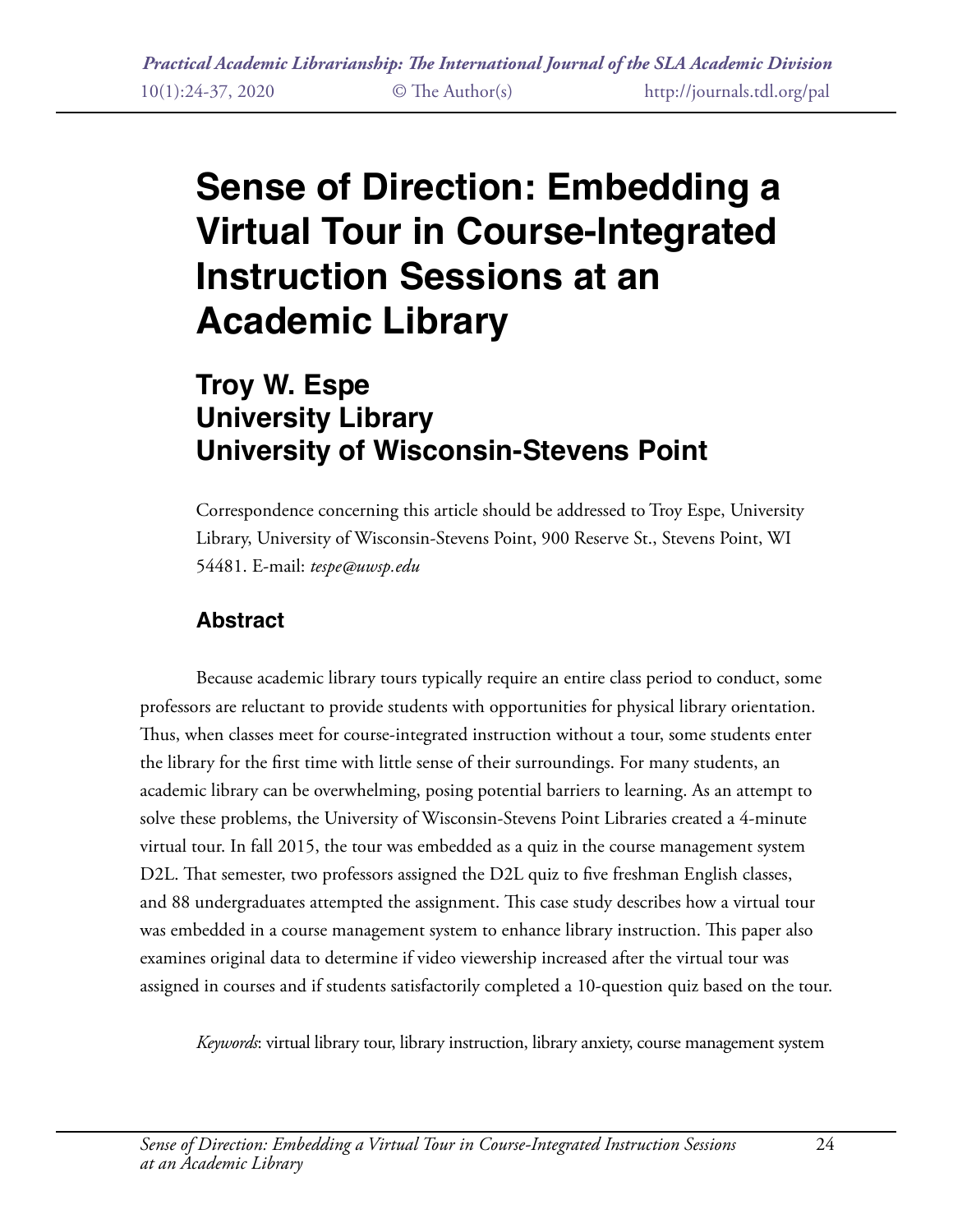University Library boasts a robust instruction program at the University of Wisconsin-Stevens Point (UWSP). Nearly 90% of the student body visits the library annually for course-integrated research sessions (Schmetzke, 2016). As part of the instruction program, librarians offer guided walking tours and a scavenger hunt to orient students to the building. However, both activities require an entire 50-minute class period, which some professors hesitate to surrender. Thus, when classes meet for library instruction without a tour, some students enter the 128,270-square-foot building for the first time with little sense of their surroundings. For many students, an academic library can be overwhelming (Mellon, 1986; Gremmels, 2015; McAfee, 2018), posing potential barriers to learning. To combat these problems, University Library created a 4-minute virtual tour in summer 2015. Posted on the library's YouTube channel, the tour (youtu.be/W1VcwPYrqj0) attracted few viewers initially. To increase exposure and provide professors with a time-saving alternative, the tour was embedded as a quiz in the course management system D2L in fall 2015. That semester, two professors assigned the D2L quiz to five freshman English classes, and 88 undergraduates submitted the assignment. This case study describes methods for creating a virtual library tour and examines the results of embedding the video into a course management system. The data reveal if viewership increased after the virtual tour was assigned in courses and if students satisfactorily completed a 10-question quiz based on the video. This paper provides an example for instruction librarians considering embedding a virtual tour in a course management system in order to offer a time-saving alternative for professors and to ease library anxiety among college students.

### **Institutional profile**

Founded in 1894, UWSP is a regional comprehensive institution with branches in Wausau and Marshfield. The Stevens Point campus reported an enrollment of 9,231 students in fall 2015 (University of Wisconsin-Stevens Point, 2015), which is the timeframe of this study. University Library, which occupies seven floors of Albertson Hall on the Stevens Point campus, has a permanent collection of approximately 500,000 titles. The library provides access to 132,000 print and online periodicals and subscribes to more than 270 databases (U.S. National Center for Education Statistics, 2019). Eleven librarians primarily serve traditional undergraduates but also assist graduate students and faculty members. All librarians participate in instruction, including one-shot sessions, credit courses, internships, and workshops.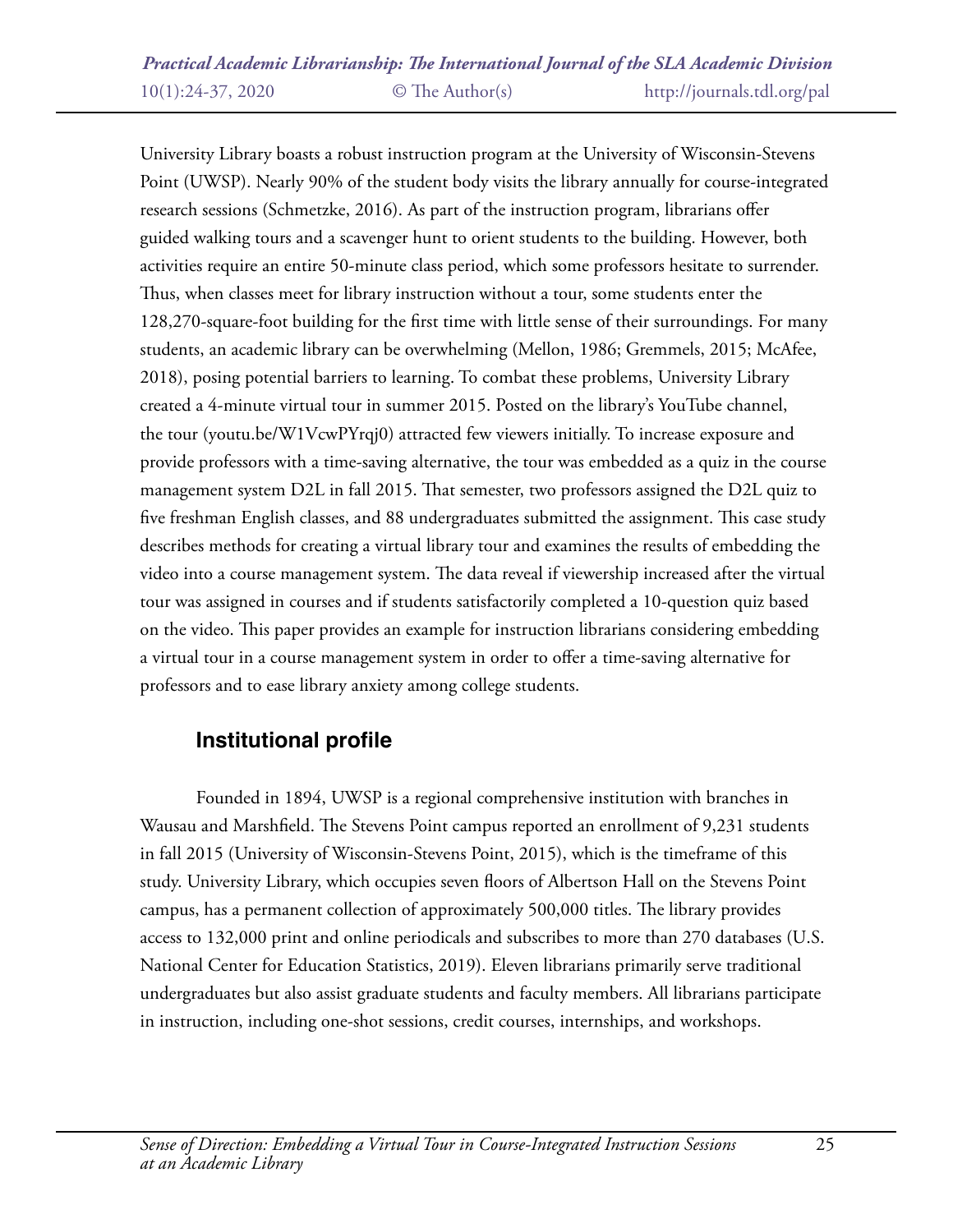## **Literature Review**

Academic libraries have offered online tours since at least the mid-1990s. Evans Library at Texas A&M University released a virtual library tour in January 1996 (Mosley & Xiao). The tour gave users the choice of an interactive map or a list of 64 links. Mosley and Xiao said of the project, "The intent of the tour is to provide an alternative library orientation mechanism targeted specifically to students that are more comfortable with a computer learning environment" (p. 30). Three years later, Evans Library created another online tour to showcase a new annex (Xiao, 2000). Harnessing virtual-reality technology, this tour featured 360-degree realistic views. When the tour was unveiled at the annex's opening ceremony, Xiao noted, "The audience responded enthusiastically; they were amazed that they were able to view every detail of the new building without walking through the site" (p. 183). Also in 1999, the Albert R. Mann Library at Cornell University launched a virtual tour as part of a \$4 million endowment campaign (Morris-Knower, 2001). Supplementing in-person tours for potential donors, the virtual tour highlighted the building, collections, and projects. The virtual tour received more than 211,000 hits within 11 months.

To save time and expand outreach, academic libraries continued to employ virtual tours in the new millennium. In 2000, Tolppanen, Miller, and Wooden examined library websites from 133 medium-size universities, finding that 18% offered virtual tours. In a 2002 study, Mach and Oling discovered that 54% of 123 Association of Research Libraries institutions posted virtual tours on their websites. In recent years, academic libraries have incorporated multimedia into virtual tours. At Appalachian State University, the Justice-Query Instructional Materials Center embedded panoramic images, a jigsaw puzzle, movies, and a quiz into its online tour (Rice & Gregor, 2013). In the tour's quiz section, students answered 13 of 14 questions correctly at least 80% of the time. In Australia, the Royal Melbourne Institute of Technology library morphed its virtual tour into a videogame titled "Library Amazing Race: Zombie Edition ONLINE" (Ingalls, 2015). Texas A&M University Libraries created a video library tour starring three student dance troupes (Anders, Graves, & German, 2016). The video was viewed more than 68,000 times. Soon after, Texas A&M University Libraries released an augmented-reality tour that was assigned to English students (LeMire, Graves, Hawkins, & Kailani, 2018). The tour included a short quiz embedded in course management system Blackboard, but the results were not published.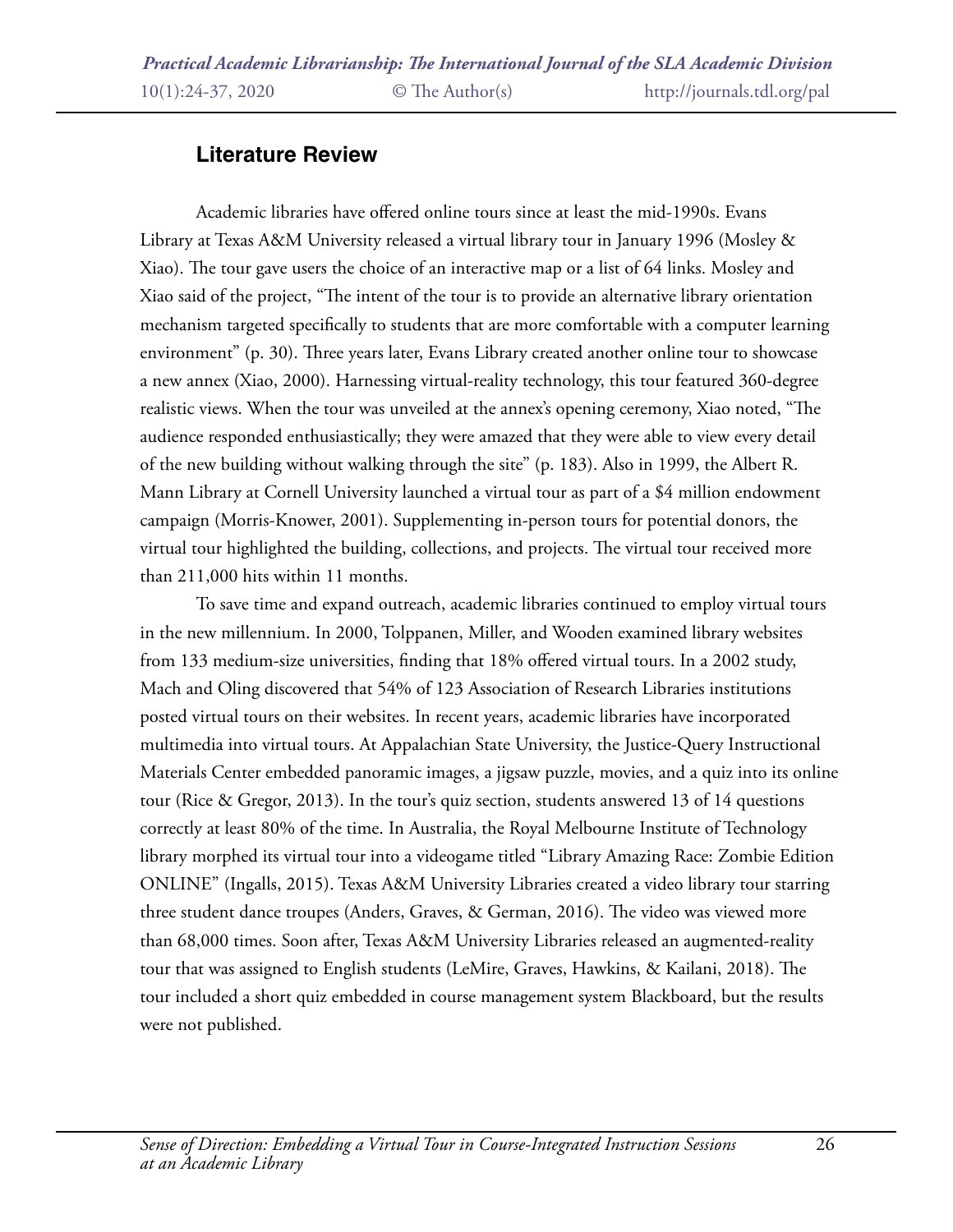# **Method**

# **Background**

According to internal statistics, UWSP librarians taught 8,284 students during instruction sessions in the 2015-16 academic year (Schmetzke, 2016). Although some students attended multiple sessions, this figure represents nearly a 90% saturation of the student body based on fall 2015 enrollment of 9,231 students (UWSP, 2015). Students' familiarity with the library varied prior to attending instruction sessions. Some had attended several library sessions previously while others never had entered the building. To familiarize students with the physical layout of the building, librarians had developed a popular scavenger hunt called "Where's Stevie?" based on the school mascot, Stevie Pointer. By following clues, students collected letters of the alphabet throughout the library. After visiting seven areas, students unscrambled the letters to spell A-R-C-H-I-V-E-S. Students then visited the University Archives to pose for a photograph with a vintage Stevie Pointer mascot head. The scavenger hunt required an entire class period to complete, which some professors were unwilling to yield.

# **Design**

To offer a shorter alternative to the scavenger hunt, University Library created a virtual tour in summer 2015. Based on the "Where's Stevie?" scavenger hunt, the virtual tour followed mascot Stevie Pointer as he explored six floors of the library, discovering a service or collection on each floor. For example, Stevie occupied a group study room on the fourth floor with the university chancellor. The lighthearted video sought to introduce students to the building while reducing library anxiety. The virtual tour was created with digital photographs, Adobe Photoshop, Microsoft PowerPoint, and Camtasia Relay. A campus photographer had uploaded 318 snapshots of the mascot on the university's public SmugMug photo-sharing site. Using Photoshop, the author carved cutouts of Stevie in several poses. The campus photographer also had uploaded dozens of images of the library, including scenes from every floor. In PowerPoint, the author transposed mascot cutouts over library scenes. After writing a script (see Appendix A), the author recorded the tour using Camtasia Relay. He uploaded the Camtasia Relay video to the library's YouTube channel and added closed captioning using YouTube's video manager. Although the final product measured 4 minutes and 3 seconds, the project took days to complete.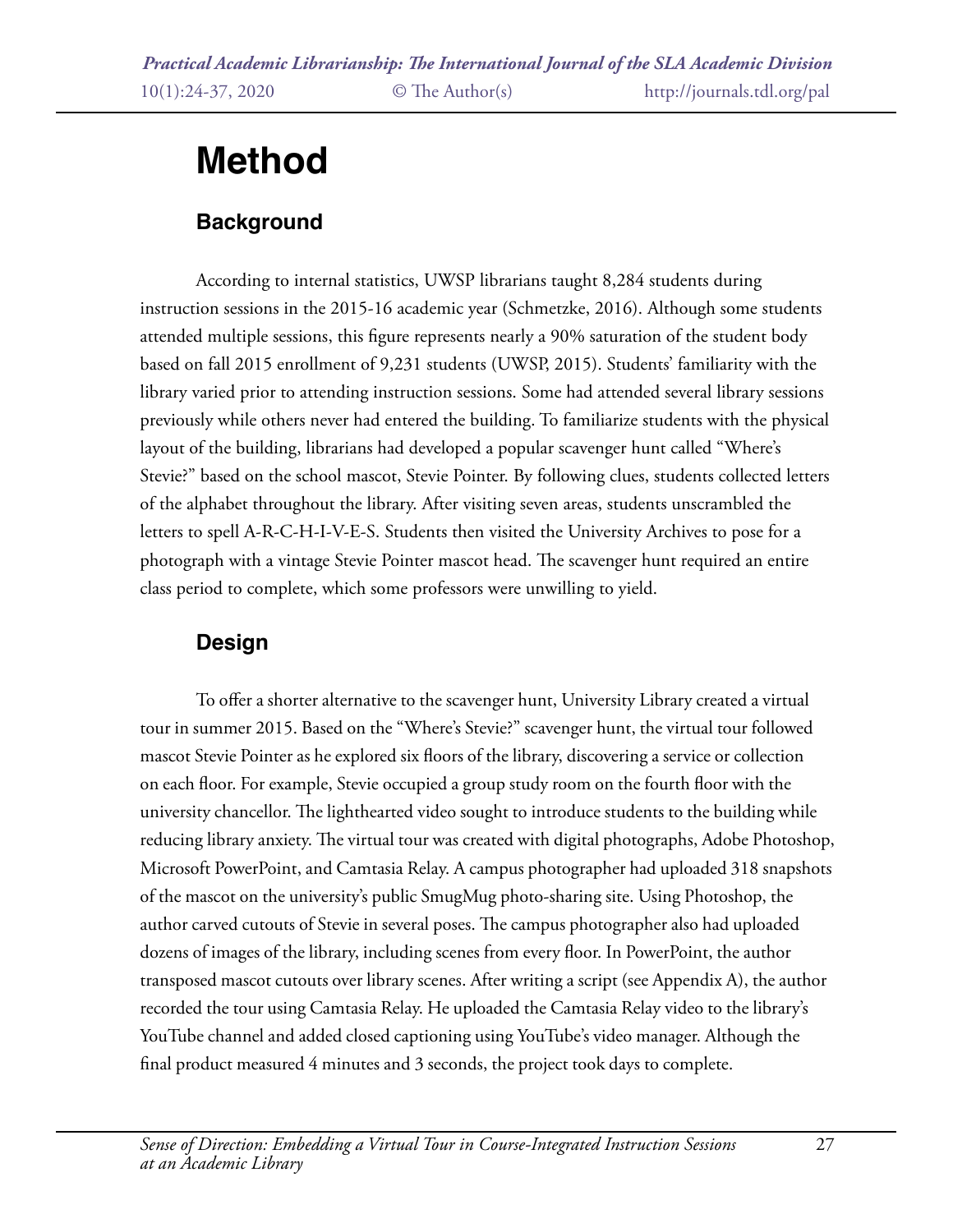## **Implementation**

Uploaded on July 1, 2015, the virtual tour received 29 views in the first two months according` to YouTube analytics (see Table 2). Viewership was understandably low considering the video was launched during summer break. With the fall 2015 semester approaching, the author sought to increase the tour's visibility by marketing it to professors. To accomplish this goal, the video was embedded in a quiz within the course management system D2L, used across campus. The quiz instructed students to watch the video and then answer 10 questions (see Appendix B). D2L automatically graded the quizzes, further reducing professors' time commitment. In the fall 2015 semester, two English professors agreed to incorporate the virtual library tour into their courses. The author exported the quiz as a zip file, which professors then imported directly into their D2L courses. The quiz was assigned to one section of English 150: Advanced Freshman English and to four sections of English 101: Freshman English. The professors agreed to share anonymized quiz scores for this study.

# **Results and Discussion**

Eighty-eight students completed the quiz in D2L. Students averaged 9.18 correct answers out of a possible 10 (see Table 1). The advanced English 150 section posted higher average scores than the four English 101 sections. Overall, test scores suggested that the virtual tour adequately introduced students to the University Library. Because of strong scores, no major changes were made to the virtual tour under the assumption that students satisfactorily comprehended the materials. Likewise, no changes were made to library services based on the quiz results.

Overall viewership of the video increased with 637 views during the fall 2015 semester (see Table 2), reflecting a nearly 1,100% increase for the collective months of September, October, November, and December. However, viewership declined after the semester. From January 2016 until the video was replaced in October 2017, average monthly views dropped below 40. By separating views by month in Figure 1, usage largely followed the traditional academic year. Views remained steady during fall and spring semesters while nearly vanishing during summer and winter breaks. Views spiked dramatically whenever the tour was assigned in classes, such as in September 2015 and February 2016. Despite spikes and lulls, viewership averaged slightly more than 55 views per month during the video's 27-month lifespan.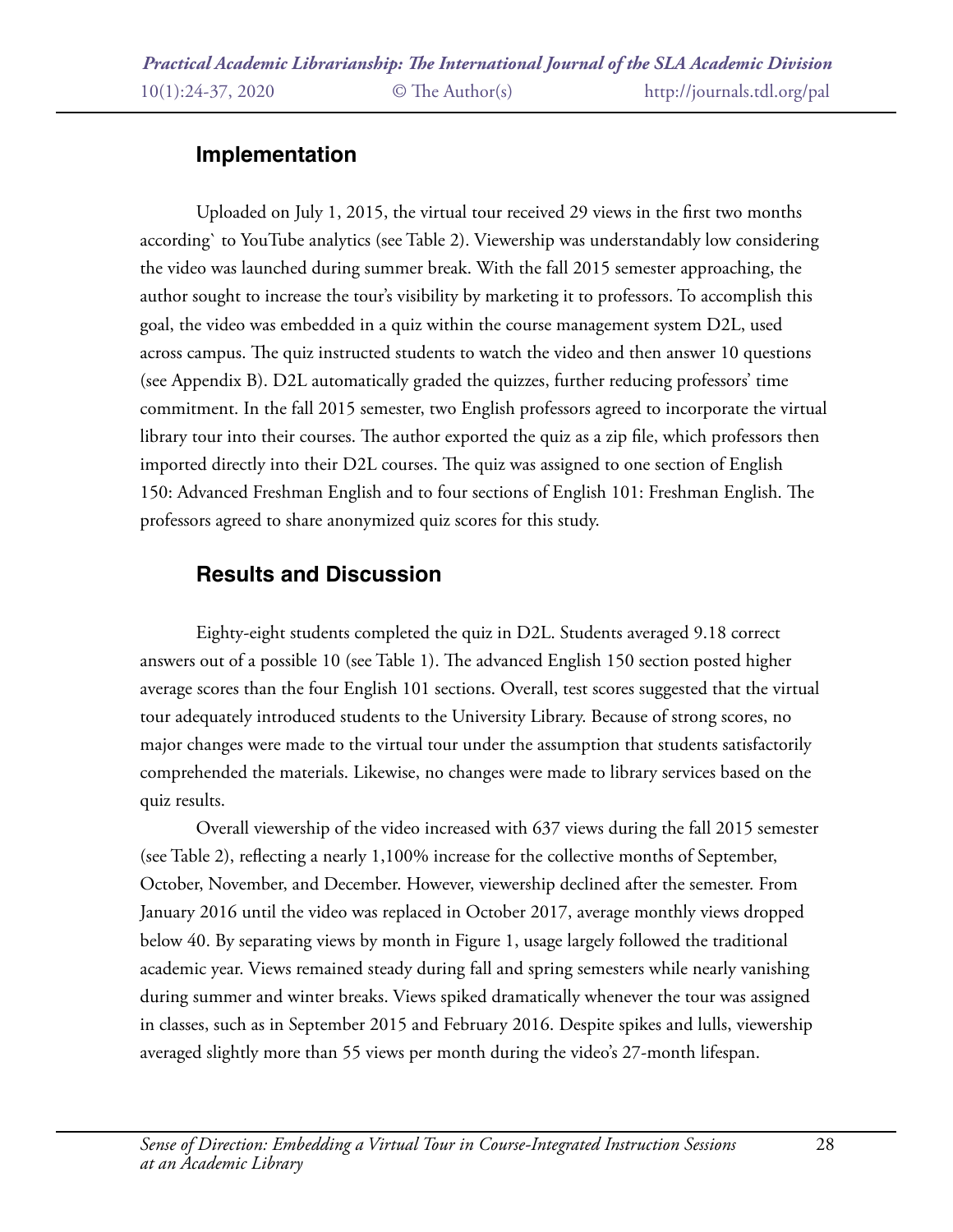|                    |                       | Practical Academic Librarianship: The International Journal of the SLA Academic Division |
|--------------------|-----------------------|------------------------------------------------------------------------------------------|
| $10(1):24-37,2020$ | $\circ$ The Author(s) | http://journals.tdl.org/pal                                                              |

### *Table 1*

| Virtual Library Tour Quiz Scores in Fall 2015 |          |               |  |  |  |
|-----------------------------------------------|----------|---------------|--|--|--|
| Course                                        | Students | Average Score |  |  |  |
| English 150                                   |          | 9.85          |  |  |  |
| English 101                                   |          | 9.07          |  |  |  |
| Total                                         | 88       | 9.18          |  |  |  |
| . .<br>----                                   | .        |               |  |  |  |

Note. Scores based on 10 possible points.

#### *Table 2*

YouTube Views of Virtual Library Tour

| Period                                      | Views | Monthly Average |
|---------------------------------------------|-------|-----------------|
|                                             | 29    | 14.50           |
| July-August 2015<br>September-December 2015 | 637   | 159.25          |
| January 2016-September 2017                 | 828   | 39.43           |
| Total                                       | 1,494 | 55.33           |

### Figure 1

YouTube Views of Virtual Library Tour by Month



Note. The virtual tour was publicly available on YouTube from July 2015 until it was replaced by an updated version in October 2017.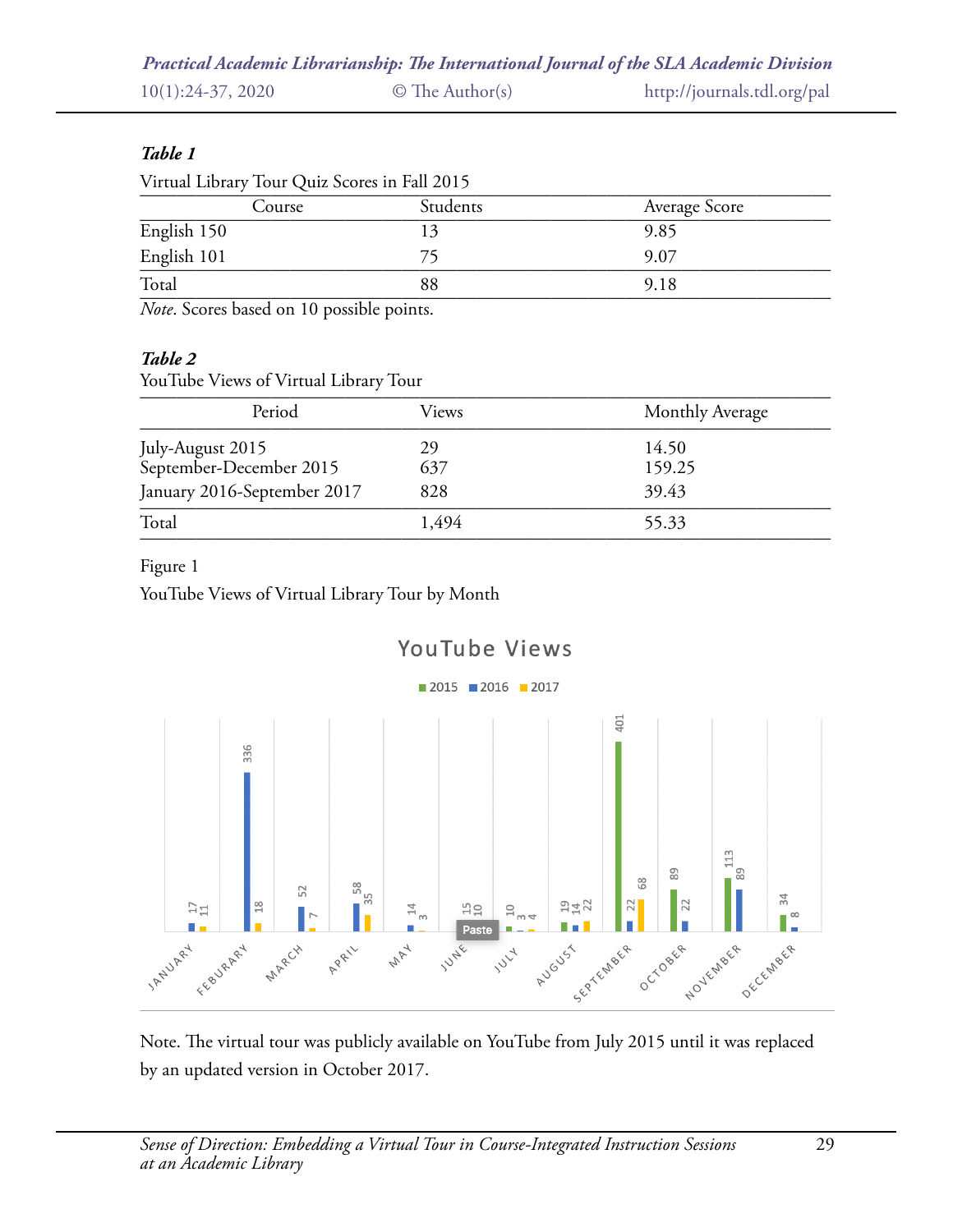The virtual library tour accomplished the goal of providing a brief, online option for students to familiarize themselves with the building, collections, and services. When students attended library instruction sessions for their English classes, they possessed a basic concept of their surroundings prior to entering the building. The tour provided an online option for professors as well. Instead of committing an entire class period to a scavenger hunt or in-person guided tour, professors assigned the virtual tour as a quiz, which D2L graded automatically. As statistics indicated, students did not seek the virtual tour unprompted. As stated previously, views skyrocketed when the tour was assigned in classes and practically disappeared during academic recesses. Librarians may want to consider this pattern before creating a virtual tour. Without the benefit of class assignments, tour viewership could remain low, thereby nullifying the substantial staff time invested in the project, which will be discussed below.

## **Limitations**

Although 88 students completed the D2L quiz, the virtual tour's YouTube statistics increased by more than 600 views after the video was assigned to five English classes during the fall 2015 semester. To answer quiz questions correctly, English students perhaps watched the video multiple times, potentially inflating YouTube views. More likely, viewers outside of the English classes discovered the virtual tour as well. Although a correlation seems to exist between the D2L assignments and higher YouTube views, it is unknown if viewership would have grown without the quiz. Judging by test scores, students comprehended the virtual library tour well, posting better than a 91% average on the quiz. However, students' prior knowledge of the library is unknown. It also is unknown if the virtual tour oriented students better than a physical tour or scavenger hunt. No data exist whether the virtual tour eased library anxiety or if students preferred the virtual tour over a scavenger hunt or an in-person guided tour. Future quizzes could ask students about their familiarity with the library, such as the number of times they had visited the building, prior to watching the virtual tour. Similarly, the quiz could ask students to rate their library anxiety before and after watching the virtual tour. A space on the quiz also could be provided for comments.

Technology and resources. The virtual tour required proficiency in several software programs, which might hinder some librarians. If following the example outlined in this article, librarians should be skilled at Microsoft PowerPoint. Photo cutouts also are valuable and can be created in Adobe Photoshop or PowerPoint. Although narration was added using Camtasia Relay, voiceover also can be accomplished in PowerPoint. Of course, many other software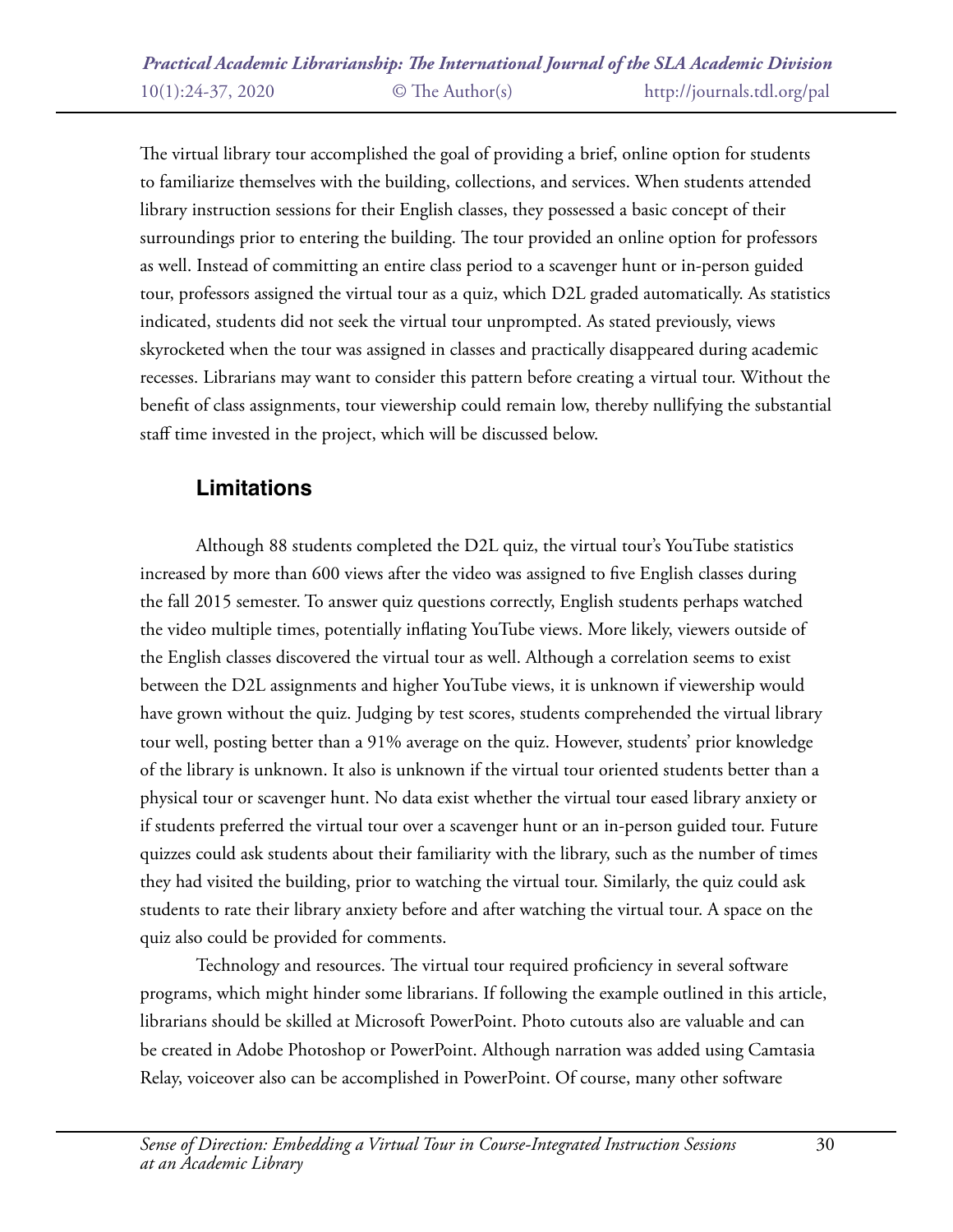programs are available for creating videos if librarians are uncomfortable with PowerPoint. The video's quality benefitted from professional photographs, but some libraries might not have access to campus photographers. Cost also could be prohibitive because software and professional photos would be expensive to purchase. A virtual tour also requires substantial staff time, which carries a significant dollar value. Although hours were not tracked, the author spent days designing, assembling, recording, editing, captioning, and posting the tour. The video was created in the summer when academic library staff traditionally have extra time to tackle lengthy projects. Also, the university owned licenses to all the software for the video, thereby requiring no additional expenditures beyond staff time. Despite being labor-intensive to create, the University Library virtual tour became outdated within months of its release. For example, the library stopped circulating iPads, rendering a portion of the video as incorrect. The following year, the library building changed its name to Albertson Hall, creating a glaring inaccuracy in the video. To reflect these developments, the virtual tour was revamped in fall 2017.

## **Conclusion**

The results of this study indicate the benefits of a virtual library tour from a timemanagement perspective, saving professors an entire class period of instruction. Test scores also suggest that the virtual tour successfully oriented students to the building. Data further show that video viewership increased after assigning the virtual library tour in college courses. With these benefits in mind, University Library has continued to promote the virtual tour. The tour has been embedded in a videogame in which students compete against classmates by answering timed questions. Professors have assigned the videogame in multiple courses, providing opportunities for further data collection and study. Outside of courses, University Library has published a link to the virtual tour on promotional bookmarks, which have been distributed during orientations and outreach events. The video also has been shown during orientations when sufficient time for walking tours was unavailable. Nevertheless, librarians should consider the staff time, resources, and technical skills required to create a virtual tour. The return on investment could be disappointing, especially if the video is not integrated into coursework. For University Library, the effort largely has paid off, equipping staff with an outreach tool for promoting services to patrons before they enter the building.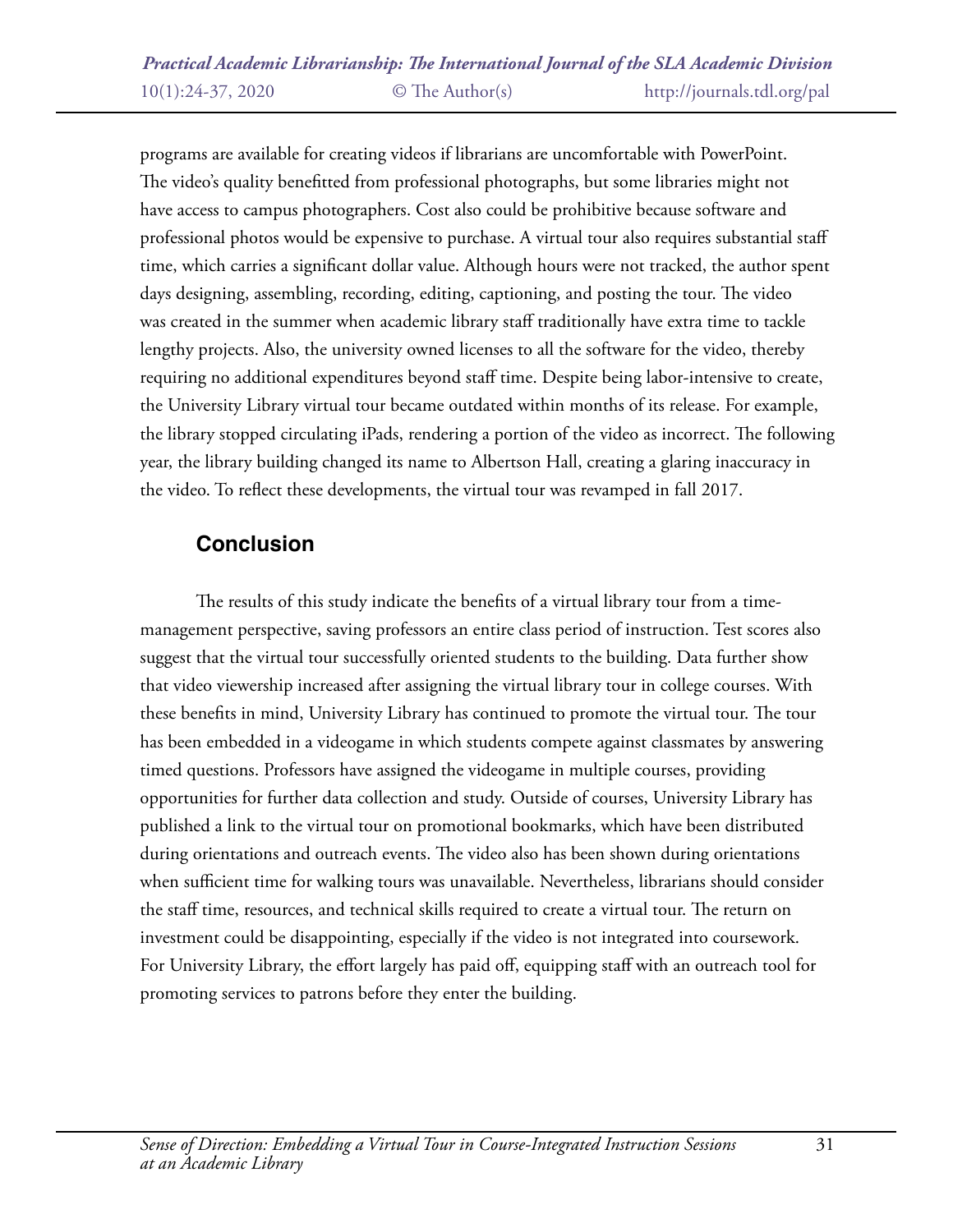## **References**

Anders, K. A., Graves, S. J., & German, E. M. (2016). Using student volunteers in library orientations. *Practical Academic Librarianship: The International Journal of the SLA Academic Division*, 6(2), 17-30. *https://journals.tdl.org/pal/index.php/pal/article/view/7025*

Gremmels, G. S. (2015). Constance Mellon's "Library anxiety": An appreciation and a critique. *College & Research Libraries*, 76(3), 268-275. *https://doi.org/10.5860/crl.76.3.268* 

Ingalls, D. (2015). Virtual tours, videos, and zombies: The changing face of academic library orientation. *Canadian Journal of Information and Library Science*, 39(1), 79-90. *https://doi.org/10.1353/ils.2015.0003*

LeMire, S., Graves, S. J., Hawkins, M., & Kailani, S. (2018). Libr-AR-y tours: Increasing engagement and scalability of library tours using augmented reality. *College & Undergraduate Libraries*, 25(3), 261-279. *https://doi.org/10.1080/10691316.2018.1480445* 

Mach, M., & Oling, L. (2002). The reality of virtual tours in ARL libraries. *Internet Reference Services Quarterly*, 7(4), 1-11. *https://doi.org/10.1300/J136v07n04\_01* 

McAfee, E. L. (2018). Shame: The emotional basis of library anxiety. *College & Research Libraries*, 79(2), 237-256. *https://doi.org/10.5860/crl.79.2.237* 

Mellon, C. A. (1986). Library anxiety: A grounded theory and its development. *College & Research Libraries*, 47(2), 160-165. *https://doi.org/10.5860/crl\_47\_02\_160* 

Morris-Knower, J. (2001). Selling the wow: Albert R. Mann Library's virtual tour. *New Library World*, 102(3), 83-87. *https://doi.org/10.1108/03074800110383750* 

Mosley, P. A., & Xiao, D. (1996). Touring the campus library from the World Wide Web. *Reference Services Review*, 24(4), 7-30. *https://doi.org/10.1108/eb049292* 

Rice, S., & Gregor, M. N. (2013). This library orientation is fun!: Building a successful virtual tour experience for students. In D. M. Mueller (Ed.), *Imagine, Innovate, Inspire:*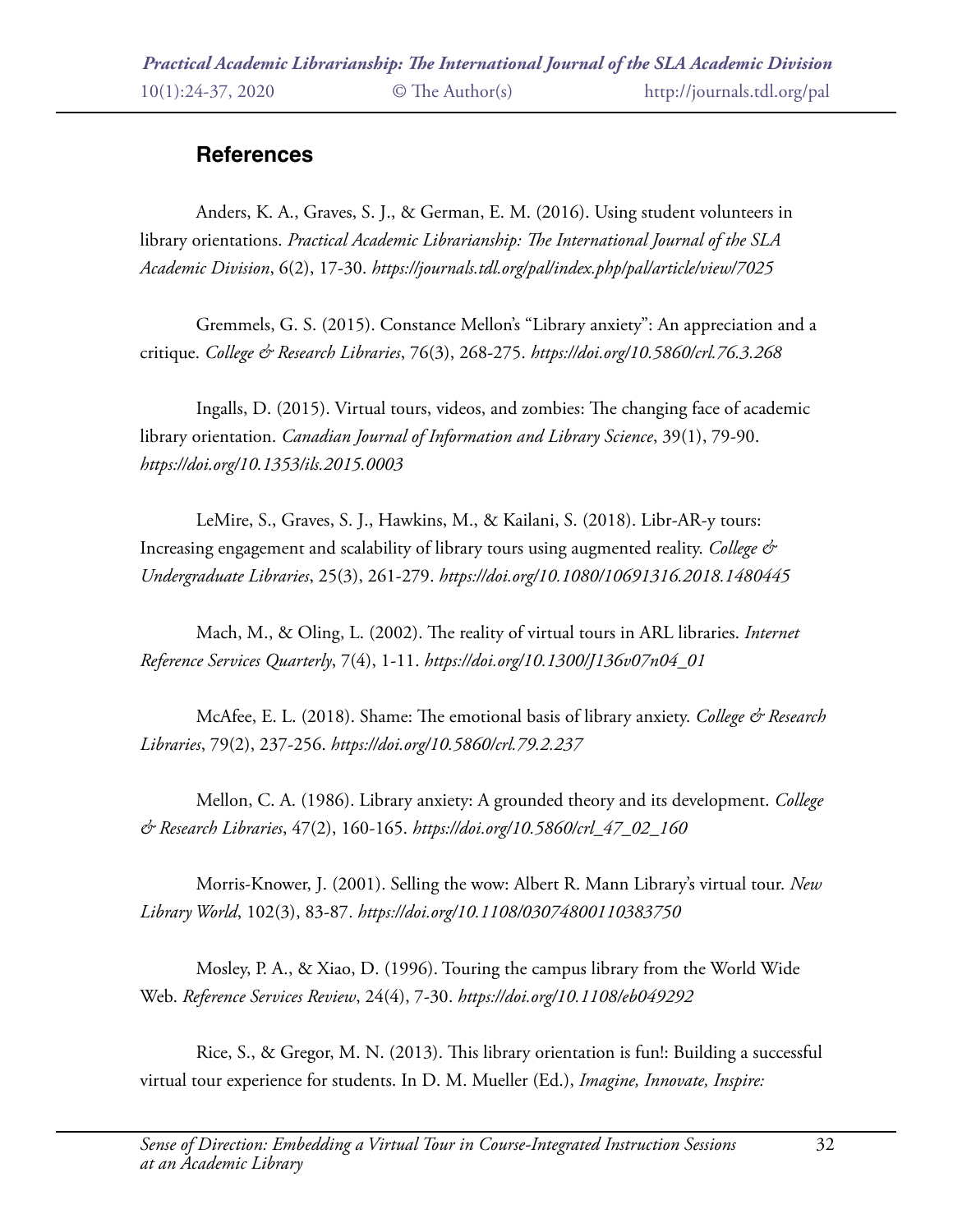*The Proceedings of the ACRL 2013 Conference* (pp. 583-588). *http://www.ala.org/acrl/acrl/ conferences/2013/papers* 

Schmetzke, A. (2016). BI\_trend\_98-spring\_2016\_with\_further\_breakdown\_final\_ June29\_2016 [Unpublished internal report]. University Library, University of Wisconsin-Stevens Point.

Tolppanen, B. P., Miller, J., & Wooden, M. H. (2000). An examination of library world wide web sites at medium-sized universities. *Internet Reference Services Quarterly*, 5(2), 5-17. *https://doi.org/10.1300/J136v05n02\_02* 

*U.S. National Center for Educational Statistics, Integrated Postsecondary Education Data System Data Center*. (2019, March 11). Library collection by material type: Fiscal year 2017. *https://nces.ed.gov/ipeds/datacenter/InstitutionByName.aspx* 

University of Wisconsin-Stevens Point, Office of Institutional Research and Effectiveness. (2015). Common data set 2015-2016. *https://www.uwsp.edu/oire/Pages/commondata-set.aspx* 

Xiao, D. Y. (2000). Experiencing the library in a panorama virtual reality environment. *Library Hi Tech*, 18(2), 177-184. *https://doi.org/10.1108/07378830010333572* 

# **Appendix A**

### *Transcript of Virtual Library Tour*

Meet Stevie. Stevie is a new student at the University of Wisconsin-Stevens Point. For good grades, Stevie will spend a lot of time at the UWSP Library. Let's go there now.

The UWSP Library is located in the Learning Resources Center. The library contains 600,000 items throughout sixth floors. The building also features computer labs, a museum, a coffee shop, a tutoring center, disabilities services, the IT Help Desk, and much more. Let's follow Stevie on a tour of the UWSP Library, shall we?

On the first floor, Stevie visits the Access Services Desk. At the Access Services Desk, Stevie can check out books, periodicals, course reserves, laptops, iPads, and many other items.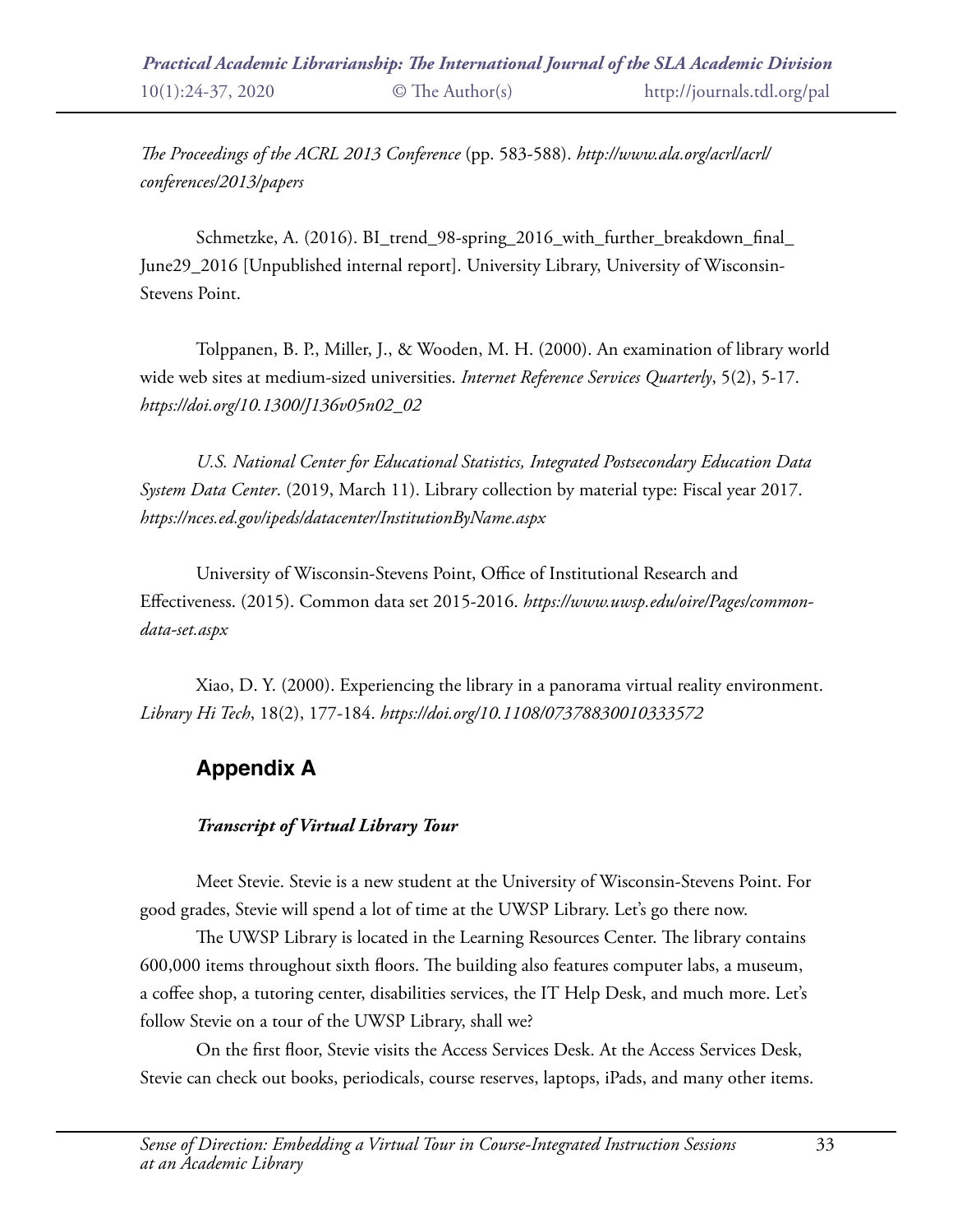Around the corner, Stevie stops by the reference desk, also located on the first floor. At the reference desk, Stevie can ask UWSP librarians for help with his research assignments.

On the second floor, Stevie explores the periodicals collection. In periodicals, Stevie can find journals, magazines, and newspapers.

The third floor hosts the Instructional Materials Center, better known as the IMC. In the IMC, Stevie can find videos, children's books, school textbooks, CDs, and other items. Stevie especially enjoys creating objects on the library's 3-D printer, which also is located in the IMC.

UWSP Library's main book collection begins on the fourth floor and continues to the fifth floor.

The fourth floor also offers 16 group study rooms. Group study rooms can be reserved at the Access Services Desk on first floor. However, two IDs are required. Make sure to bring a friend.

Along with the library's main book collection, the fifth floor houses the University Archives. The Archives preserves historical documents from the university, county, and state. The University Archives is a wonderful place to research the campus, important events, and Central Wisconsin genealogy. Stevie even bumped into a few ancestors.

The sixth floor contains government documents. The collection features thousands of documents from the federal government and the state of Wisconsin.

That concludes our tour of the UWSP Library. To learn more about the library, visit www.uwsp.edu/library. Thank you for tagging along.

# **Appendix B**

### *Virtual Library Tour Quiz Questions*

Based on the "UWSP Library Tour" video (youtu.be/W1VcwPYrqj0), these questions were embedded into a quiz in the course management system D2L at the University of Wisconsin-Stevens Point:

### 1. Where is the UWSP Library located?

- o Learning Resources Center
- o George Stien Building
- o Dreyfus University Center
- o Schmeeckle Reserve

#### *Correct answer*: Learning Resources Center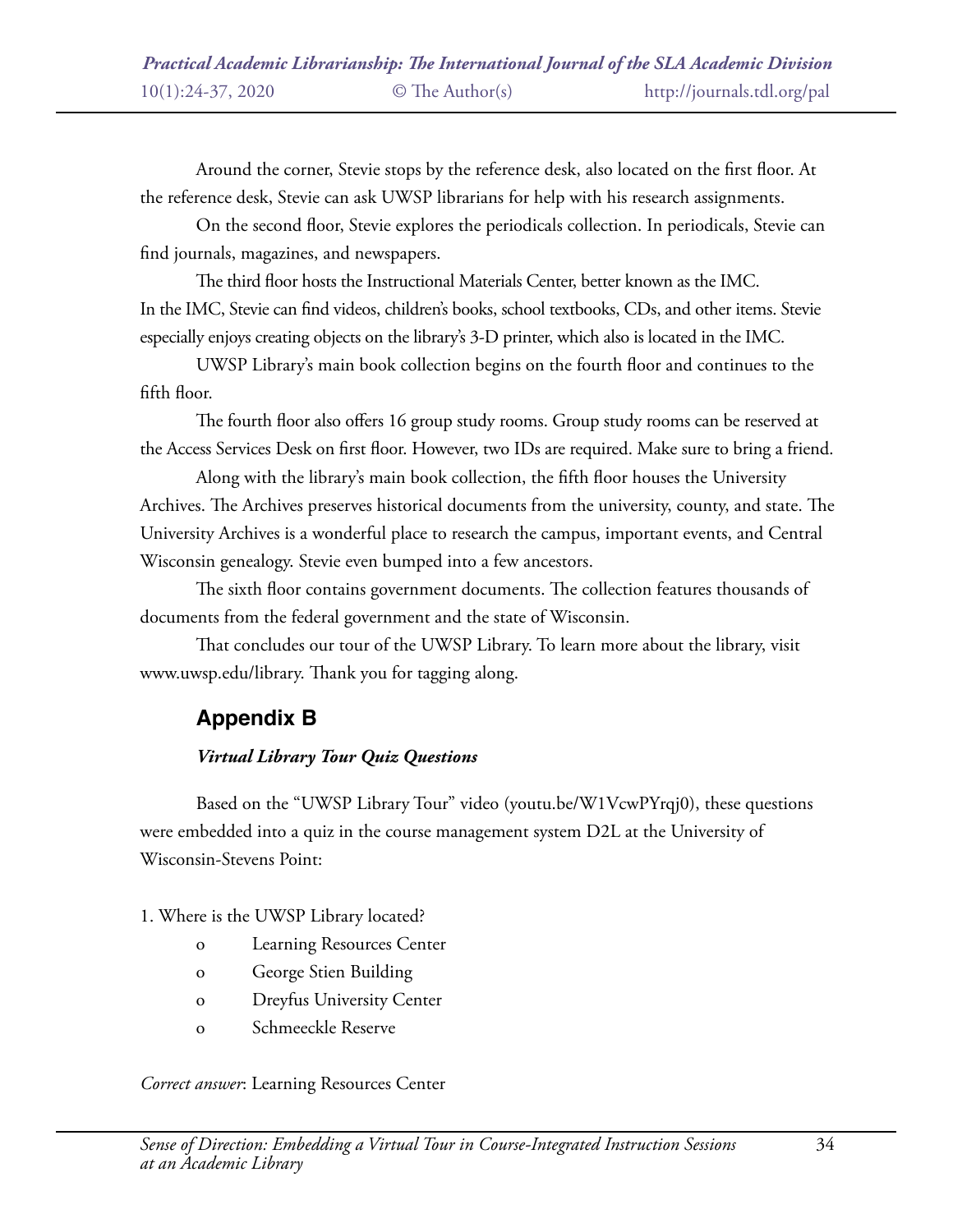- 2. How many items does the UWSP Library contain?
	- o 400,000
	- o 1 million
	- o 150,000
	- o 600,000

*Correct answer*: 600,000

3. What types of items can you check out at the Access Services Desk on first floor?

- o laptops
- o books
- o course reserves
- o all of the above

*Correct answer*: all of the above

- 4. Where can you ask a librarian for help with research assignments?
	- o Access Services Desk
	- o Reference Desk
	- o Instructional Materials Center (IMC)
	- o Government Documents

*Correct answer*: Reference Desk

- 5. Where are government documents located?
	- o fifth floor
	- o first floor
	- o third floor
	- o sixth floor

*Correct answer*: sixth floor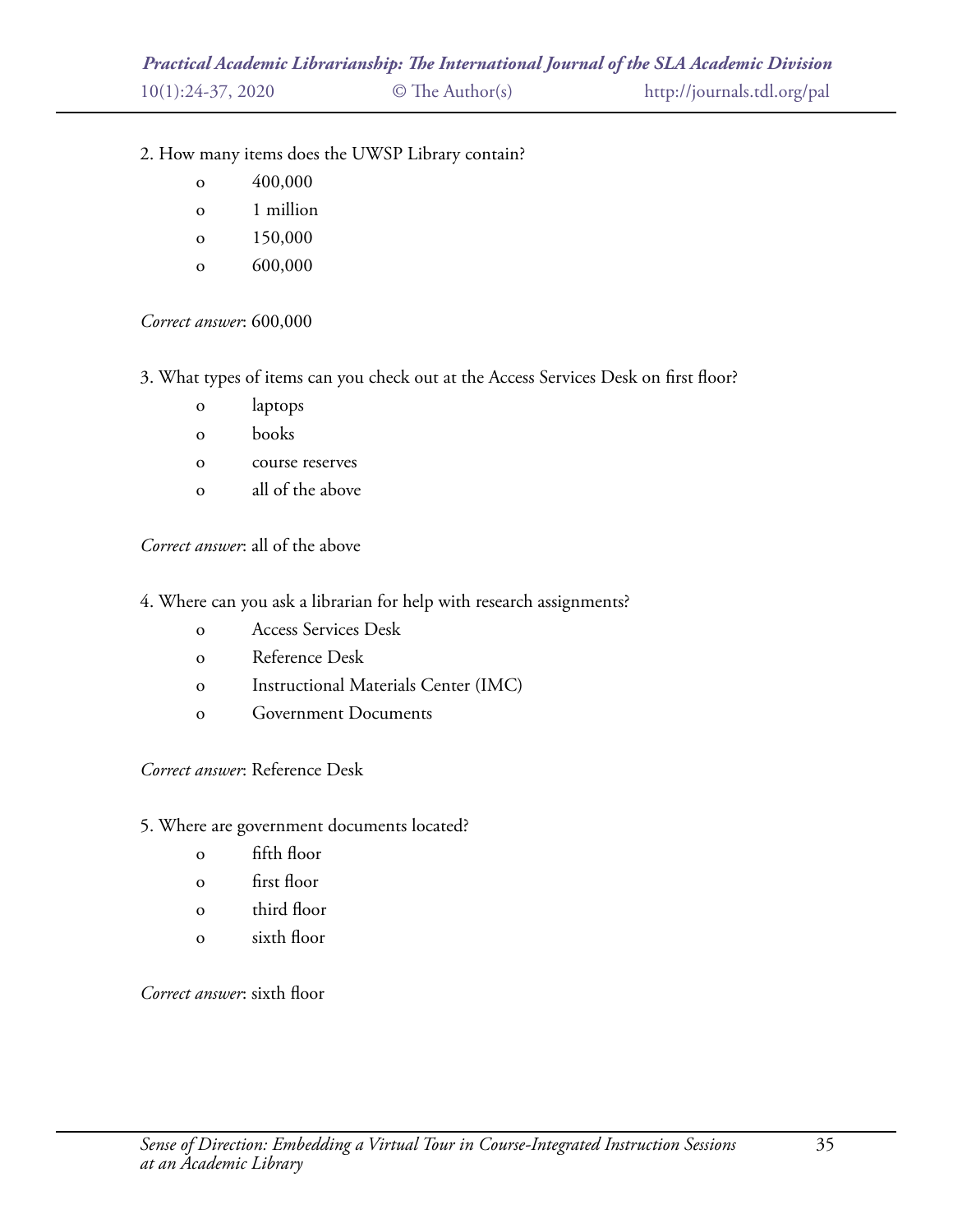### 6. Where can you reserve a group study room?

- o Access Services Desk
- o University Archives
- o Periodicals
- o Reference Desk

### *Correct answer*: Access Service Desk

### 7. The main book collection begins on which floor?

- o fifth floor
- o fourth floor
- o second floor
- o first floor

### *Correct answer*: fourth floor

#### 8. Where are newspapers located?

- o Reference Desk
- o Instructional Materials Center (IMC)
- o Government Documents
- o Periodicals

#### *Correct answer*: Periodicals

#### 9. Where is the library's 3-D printer?

- o Instructional Materials Center (IMC)
- o Periodicals
- o Reference Desk
- o University Archives

### *Correct answer*: Instructional Materials Center (IMC)